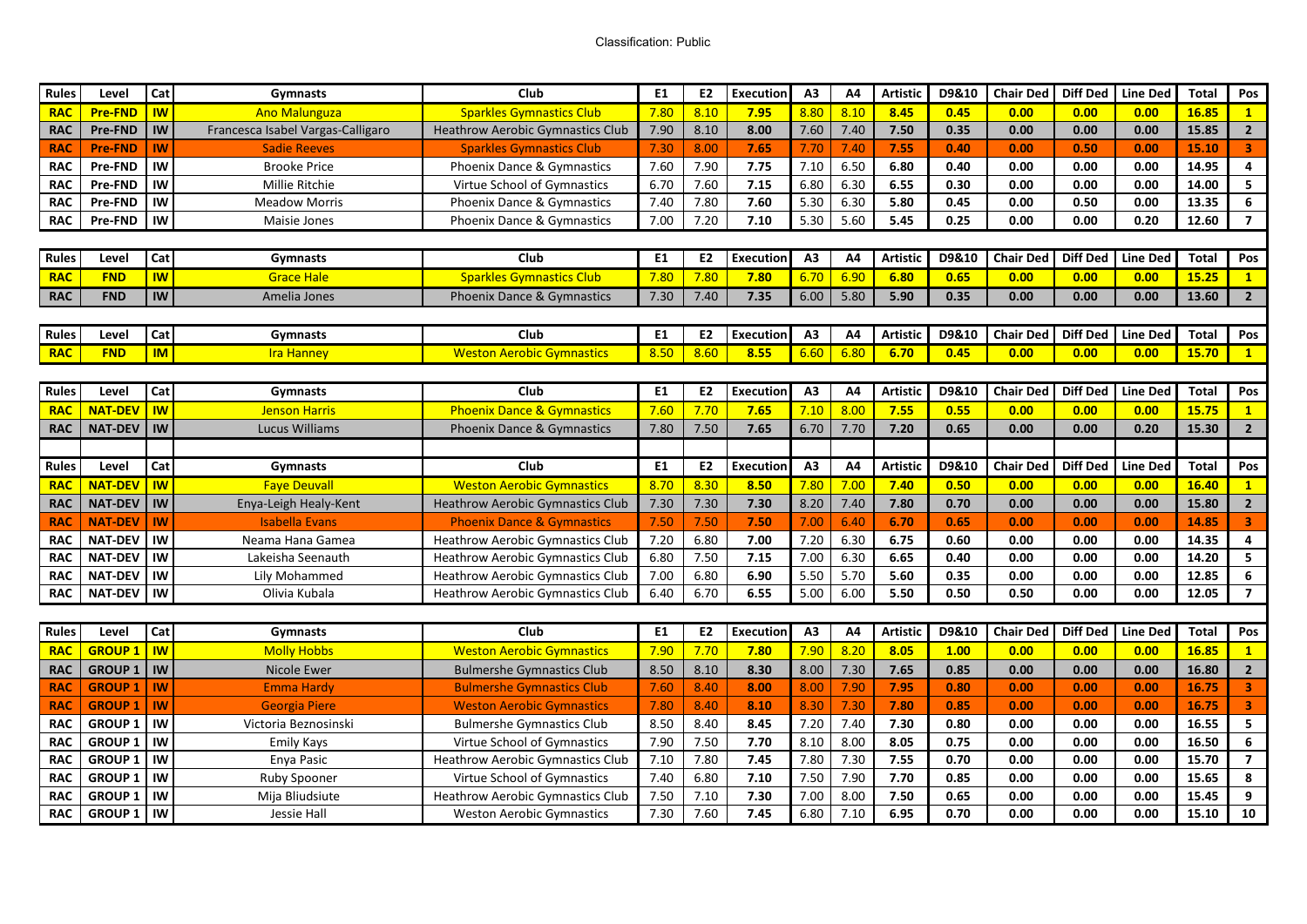## Classification: Public#

| <b>RAC</b>   | <b>Pre-FND</b> | $\overline{w}$ | <b>Ano Malunguza</b>                                  | <b>Sparkles Gymnastics Club</b>       | 7.80 | 8.10           | 7.95             | 8.80           | 8.10           | 8.45            | 0.45  | 0.00             | 0.00            | 0.00              | 16.85        | $\mathbf{1}$   |
|--------------|----------------|----------------|-------------------------------------------------------|---------------------------------------|------|----------------|------------------|----------------|----------------|-----------------|-------|------------------|-----------------|-------------------|--------------|----------------|
|              |                |                |                                                       |                                       |      |                |                  |                |                |                 |       |                  |                 |                   |              |                |
| <b>Rules</b> | Level          | Cat            | <b>Gymnasts</b>                                       | Club                                  | E1   | E <sub>2</sub> | <b>Execution</b> | A3             | A <sub>4</sub> | <b>Artistic</b> | D9&10 | <b>Chair Ded</b> | <b>Diff Ded</b> | <b>Line Ded</b>   | <b>Total</b> | Pos            |
| <b>RAC</b>   | <b>GROUP1</b>  | $\blacksquare$ | <b>Ewan Maynard</b>                                   | <b>Weston Aerobic Gymnastics</b>      | 7.10 | 7.70           | 7.40             | 7.20           | 7.60           | 7.40            | 0.80  | 1.00             | 0.00            | 0.00              | 14.60        | $\overline{1}$ |
|              |                |                |                                                       |                                       |      |                |                  |                |                |                 |       |                  |                 |                   |              |                |
| <b>Rules</b> | Level          | Cat            | Gymnasts                                              | Club                                  | E1   | E <sub>2</sub> | <b>Execution</b> | A3             | A <sub>4</sub> | <b>Artistic</b> | D9&10 | <b>Chair Ded</b> | <b>Diff Ded</b> | <b>Line Ded</b>   | <b>Total</b> | Pos            |
| <b>RAC</b>   | <b>Pre-FND</b> | <b>PR</b>      | Ano Malunguza, Sadie Reeves                           | <b>Sparkles Gymnastics Club</b>       | 8.20 | 7.60           | 7.90             | 8.10           | 7.50           | 7.80            | 0.45  | 0.00             | 0.00            | 0.00              | 16.15        | $\mathbf{1}$   |
|              |                |                |                                                       |                                       |      |                |                  |                |                |                 |       |                  |                 |                   |              |                |
| Rules        | Level          | Cat            | Gymnasts                                              | Club                                  | E1   | E2             | <b>Execution</b> | A <sub>3</sub> | A4             | <b>Artistic</b> | D9&10 | <b>Chair Ded</b> | <b>Diff Ded</b> | <b>Line Ded</b>   | Total        | Pos            |
| <b>RAC</b>   | <b>NAT-DEV</b> | <b>PR</b>      | Lucus Williams, Isabella Evans                        | <b>Phoenix Dance &amp; Gymnastics</b> | 8.00 | 7.80           | 7.90             | 6.00           | 6.90           | 6.45            | 0.60  | 0.00             | 0.00            | 0.20              | 14.75        | $\mathbf{1}$   |
|              |                |                |                                                       |                                       |      |                |                  |                |                |                 |       |                  |                 |                   |              |                |
| Rules        | Level          | Cat            | <b>Gymnasts</b>                                       | Club                                  | E1   | E <sub>2</sub> | <b>Execution</b> | A3             | A4             | <b>Artistic</b> | D9&10 | <b>Chair Ded</b> | <b>Diff Ded</b> | <b>Line Ded</b>   | <b>Total</b> | Pos            |
| <b>RAC</b>   | <b>GROUP 1</b> | <b>PR</b>      | Libby Hadley, Molly Hobbs                             | <b>Weston Aerobic Gymnastics</b>      | 7.80 | 7.60           | 7.70             | 7.40           | 7.80           | 7.60            | 0.55  | 0.00             | 0.50            | 0.00              | 15.35        | $\mathbf{1}$   |
|              |                |                |                                                       |                                       |      |                |                  |                |                |                 |       |                  |                 |                   |              |                |
| <b>Rules</b> | Level          | Cat            | <b>Gymnasts</b>                                       | Club                                  | E1   | E <sub>2</sub> | <b>Execution</b> | A <sub>3</sub> | A4             | <b>Artistic</b> | D9&10 | <b>Chair Ded</b> | <b>Diff Ded</b> | <b>Line Ded</b>   | Total        | Pos            |
| <b>RAC</b>   | <b>GROUP 2</b> | <b>PR</b>      | <b>Marina Small, April Figg</b>                       | <b>Weston Aerobic Gymnastics</b>      | 6.90 | 7.50           | 7.20             | 8.50           | 7.50           | 8.00            | 0.65  | 0.00             | 0.00            | 0.00              | 15.85        | $\mathbf{1}$   |
|              |                |                |                                                       |                                       |      |                |                  |                |                |                 |       |                  |                 |                   |              |                |
| Rules        | Level          | Cat            | <b>Gymnasts</b>                                       | Club                                  | E1   | E2             | <b>Execution</b> | A3             | A <sub>4</sub> | <b>Artistic</b> | D9&10 | <b>Chair Ded</b> | <b>Diff Ded</b> | <b>Line Ded</b>   | <b>Total</b> | Pos            |
|              |                |                | Lily Smith, Phoebe Cracknell, Mishela                 |                                       |      |                |                  |                |                |                 |       |                  |                 |                   |              |                |
| <b>RAC</b>   | <b>Pre-FND</b> | TR             | <b>Kostovska</b>                                      | <b>Sparkles Gymnastics Club</b>       | 7.80 | 7.60           | 7.70             | 7.10           | 7.30           | 7.15            | 0.40  | 0.00             | 0.00            | 0.10              | 15.15        | $\mathbf{1}$   |
|              |                |                |                                                       |                                       |      |                |                  |                |                |                 |       |                  |                 |                   |              |                |
| <b>RAC</b>   | <b>Pre-FND</b> |                | <b>TR</b>   Meadow Morris, Brooke Price, Maisie Jones | <b>Phoenix Dance &amp; Gymnastics</b> | 7.30 | 6.80           | 7.05             | 6.70           | 6.30           | 6.50            | 0.35  | 0.00             | 0.00            | 0.20              | 13.70        | $\overline{2}$ |
|              |                |                |                                                       |                                       |      |                |                  |                |                |                 |       |                  |                 |                   |              |                |
| Rules        | Level          | Cat            | <b>Gymnasts</b>                                       | <b>Club</b>                           | E1   | E2             | <b>Execution</b> | A3             | Α4             | <b>Artistic</b> | D9&10 | <b>Chair Ded</b> | Diff Ded        | <b>Line Ded</b>   | Total        | Pos            |
|              |                |                | Sofia Salama Jenkins, Daisy Whitty, Bella             |                                       |      |                |                  |                |                |                 |       |                  |                 |                   |              |                |
| <b>RAC</b>   | <b>FND</b>     | <b>TR</b>      | French                                                | <b>Sparkles Gymnastics Club</b>       | 8.00 | 7.90           | 7.95             | 7.80           | 7.30           | 7.55            | 0.65  | 0.00             | 0.00            | 0.00              | 16.15        | $\mathbf{1}$   |
|              |                |                |                                                       |                                       |      |                |                  |                |                |                 |       |                  |                 |                   |              |                |
| <b>Rules</b> | Level          | Cat            | <b>Gymnasts</b>                                       | <b>Club</b>                           | E1   | E <sub>2</sub> | <b>Execution</b> | A <sub>3</sub> | A <sub>4</sub> | <b>Artistic</b> | D9&10 | <b>Chair Ded</b> | <b>Diff Ded</b> | <b>Line Ded</b>   | <b>Total</b> | Pos            |
|              |                |                | Freya Abery, Isabelle McDonagh, Olivia                |                                       |      |                |                  |                |                |                 |       |                  |                 |                   |              |                |
| <b>RAC</b>   | <b>NAT-DEV</b> | TR             | <b>McEwen</b>                                         | <b>Virtue School of Gymnastics</b>    | 7.40 | 7.40           | 7.40             | 8.00           | 8.20           | 8.10            | 0.70  | 0.00             | 0.00            | 0.20              | 16.00        | $\mathbf{1}$   |
|              |                |                |                                                       |                                       |      |                |                  |                |                |                 |       |                  |                 |                   |              |                |
| <b>Rules</b> | Level          | Cat            | <b>Gymnasts</b>                                       | Club                                  | E1   | E2             | <b>Execution</b> | A <sub>3</sub> | A4             | <b>Artistic</b> | D9&10 | <b>Chair Ded</b> | <b>Diff Ded</b> | <b>Line Ded</b>   | <b>Total</b> | Pos            |
|              |                |                | Teagan Allen, Naomi Morgan, Kaitlin                   |                                       |      |                |                  |                |                |                 |       |                  |                 |                   |              |                |
| <b>RAC</b>   | <b>GROUP 1</b> | TR             | <b>Strudley</b>                                       | <b>Virtue School of Gymnastics</b>    | 6.70 | 7.30           | 7.00             | 7.60           | 7.80           | 7.70            | 0.60  | 0.00             | 0.50            | 0.00              | 14.80        | $\mathbf{1}$   |
|              |                |                |                                                       |                                       |      |                |                  |                |                |                 |       |                  |                 |                   |              |                |
| <b>Rules</b> | Level          | Cat            | <b>Gymnasts</b>                                       | Club                                  | E1   | E <sub>2</sub> | <b>Execution</b> | A3             | A4             | <b>Artistic</b> | D9&10 | <b>Chair Ded</b> | <b>Diff Ded</b> | <b>Line Ded</b>   | <b>Total</b> | Pos            |
|              |                |                | Skye Platt, Ayla Burton, Millie Cracknell,            |                                       |      |                |                  |                |                |                 |       |                  |                 |                   |              |                |
| <b>RAC</b>   | <b>NAT-DEV</b> | <b>GP</b>      | <b>Brooke Streak</b>                                  | <b>Sparkles Gymnastics Club</b>       | 7.20 | 7.60           | 7.40             | 8.10           | 8.30           | 8.20            | 0.55  | 0.00             | 0.00            | 0.00              | 16.15        | $\mathbf{1}$   |
|              |                |                |                                                       |                                       |      |                |                  |                |                |                 |       |                  |                 |                   |              |                |
| <b>Rules</b> | Level          | Cat            | Gymnasts                                              | Club                                  | E1   | E2             | <b>Execution</b> | A3             | A4             | <b>Artistic</b> | D9&10 | <b>Chair Ded</b> |                 | Diff Ded Line Ded | <b>Total</b> | Pos            |